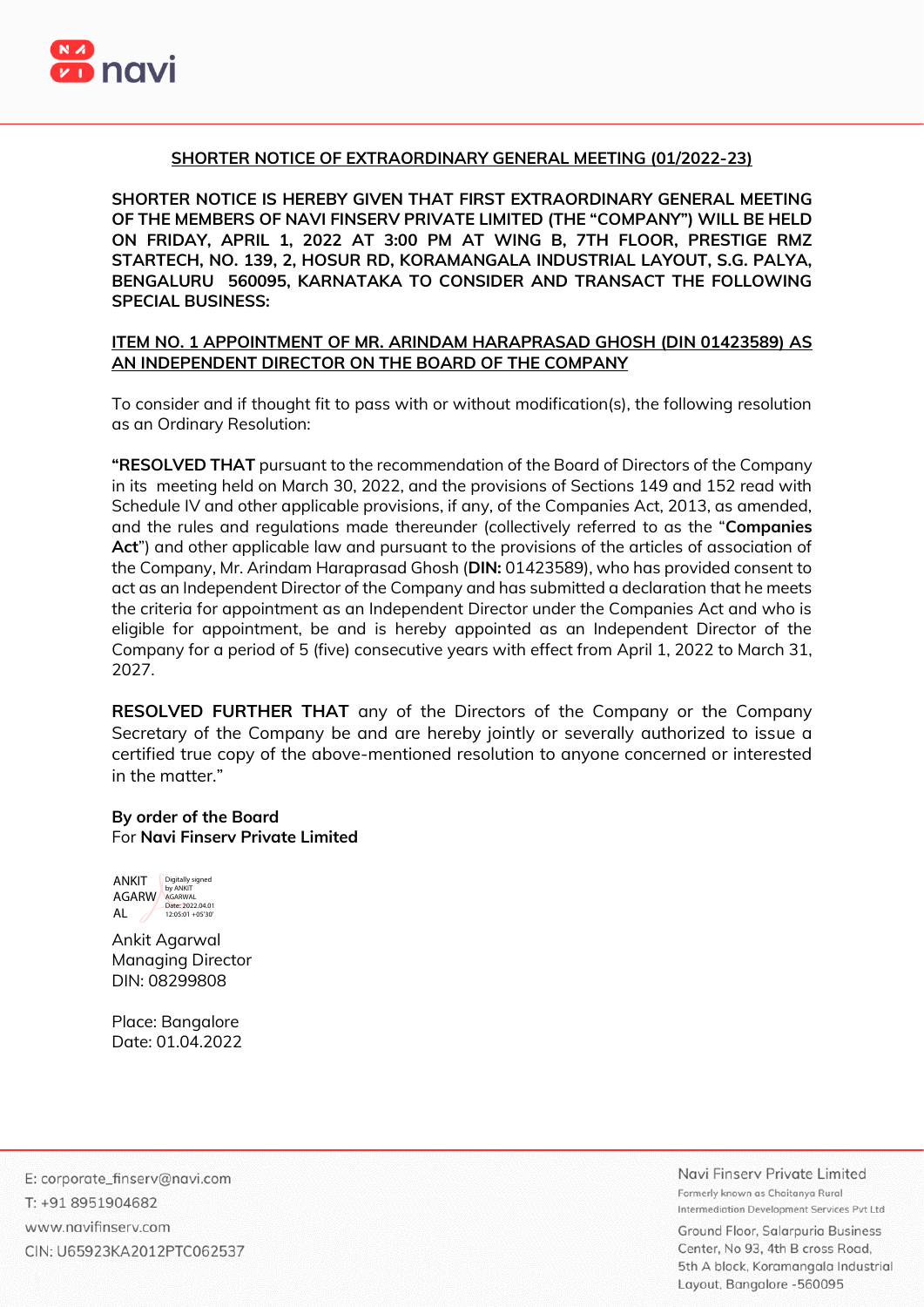

## **NOTES**

- 1. Explanatory statement Pursuant to Section 102 (1) of the Companies Act, 2013 on the special business proposed to be transacted in the meeting is annexed to this notice. Refer **Annexure A.**
- 2. A member entitled to attend and vote is entitled to appoint a proxy to attend and vote instead of himself and the proxy need not be a member of the Company. Proxies in order to be effective must be received by the Company not less than 48 hours before the meeting. A copy of the blank Proxy Form is duly enclosed to this notice. Refer **Annexure B.**
- 3. In the case of a corporate member, it is requested to send a certified copy of the board resolution authorising the representative to attend and vote on its behalf at the meeting.
- 4. All documents referred to in the accompanying Notice and the Explanatory Statement are available for inspection at the corporate office of the Company, i.e., Wing B, 7th Floor, Prestige RMZ Startech, Koramangala, Bangalore 560 095 on office working days.
- 5. The Notice calling the EGM has been uploaded on the website of the Company at www.navifinserv.com.
- 6. Pursuant to Section 20(2) of the Companies Act, 2013 read with Rule 35 of the Companies (Incorporation) Rules, 2014, as amended, companies are permitted to send official documents to their shareholders electronically.
- 7. Members are requested to intimate to the Company's Registered Office, any change in their registered address.
- 8. Attendance Slip is duly annexed to this notice. Refer **Annexure C.**
- 9. Necessary route map for the venue of the meeting is annexed to this notice. Refer **Annexure D**.
- 10. This meeting is convened at a shorter notice, subject to receipt of requisite consent of the members of the Company.

E: corporate\_finserv@navi.com T: +91 8951904682 www.navifinserv.com CIN: U65923KA2012PTC062537 Navi Finsery Private Limited Formerly known as Chaitanya Rural Intermediation Development Services Pyt Ltd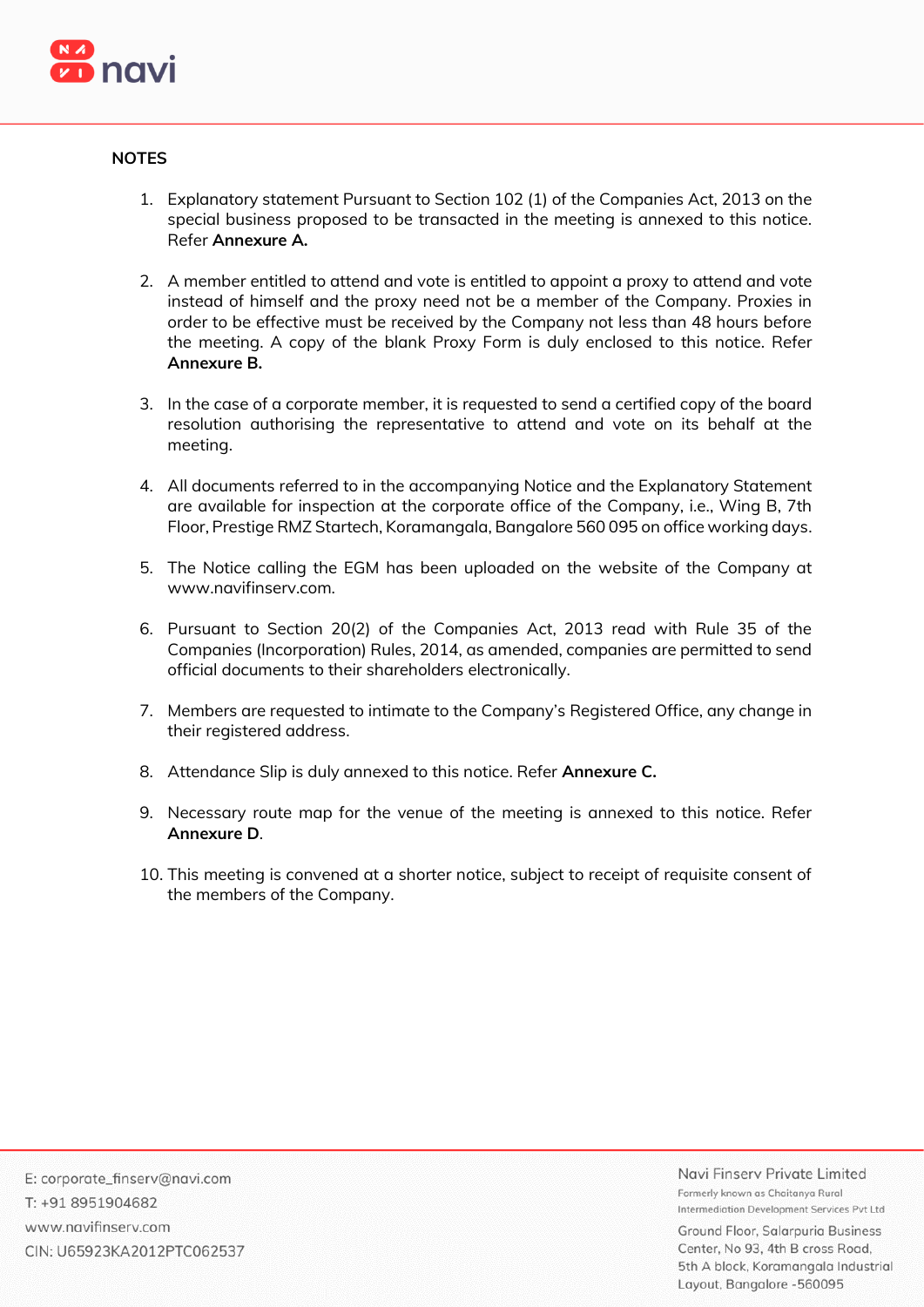

# **Annexure A**

# **Explanatory Statement Pursuant to Section 102 of The Companies Act, 2013**

# **ITEM NO. 1**

The Board of Director in their meeting held on March 30, 2022 has recommended the appointment of Mr. Arindam Haraprasad Ghosh (**DIN**: 01423589) as an Independent Director with effect from April 1, 2022.

The Company has received declaration of independence from Mr. Arindam Haraprasad Ghosh. In the opinion of the Board, Mr. Arindam Haraprasad Ghosh fulfil the conditions specified in the Companies Act, 2013 for appointment as Independent Director of the Company. A copy of the draft Letter of Appointment for his appointment, setting out terms and conditions of his appointment is available for inspection at the Corporate Office of the Company during business hours on any working day and is also available on the website of the Company www.navifinserv.com.

# **Profile and Background of the Proposed Independent Director**

Mr. Arindam Haraprasad Ghosh is a qualified Chartered Accountant and has over 2 decades of leadership experience in financial services in India and the Asia-Pacific region across Asset Management, Wealth Management, NBFCs, and Fintech with a clear preference for start-ups Recently, he has been associated with Alphaniti Fintech Private Ltd as Director & CEO, which is a Fintech Company, engaged in building digital products and solutions across asset classes by combining big data, technology, and deep domain expertise.

Previously, Arindam was associated with Mirae Asset Global Investments which is one of the leading global asset management organizations. He joined Mirae Asset as 'Head of Asia Pacific Business' based out of Hong Kong and spearheaded their global expansion. Subsequently, as CEO & Director, he launched and established the Indian Mutual fund organization from inception.

Before joining Mirae Asset, he was associated with Fidelity with their Asia pacific team. During his association with Fidelity, he covered the key markets in the Asia Pacific Region and comprising Japan, Australia, HongKong, South Korea, Taiwan, and Singapore

He has also been associated with the financial services industry through his career stints across leading domestic organizations including Tata and AV Birla Group.

## **Details pursuant to the requirements of Secretarial Standards-2**

| Name of the Director or Manager | Mr. Arindam Haraprasad Ghosh    |  |
|---------------------------------|---------------------------------|--|
| Age                             | 58 years                        |  |
| <b>Qualifications</b>           | B. Com and Chartered Accountant |  |
| Experience                      | More than 20 years              |  |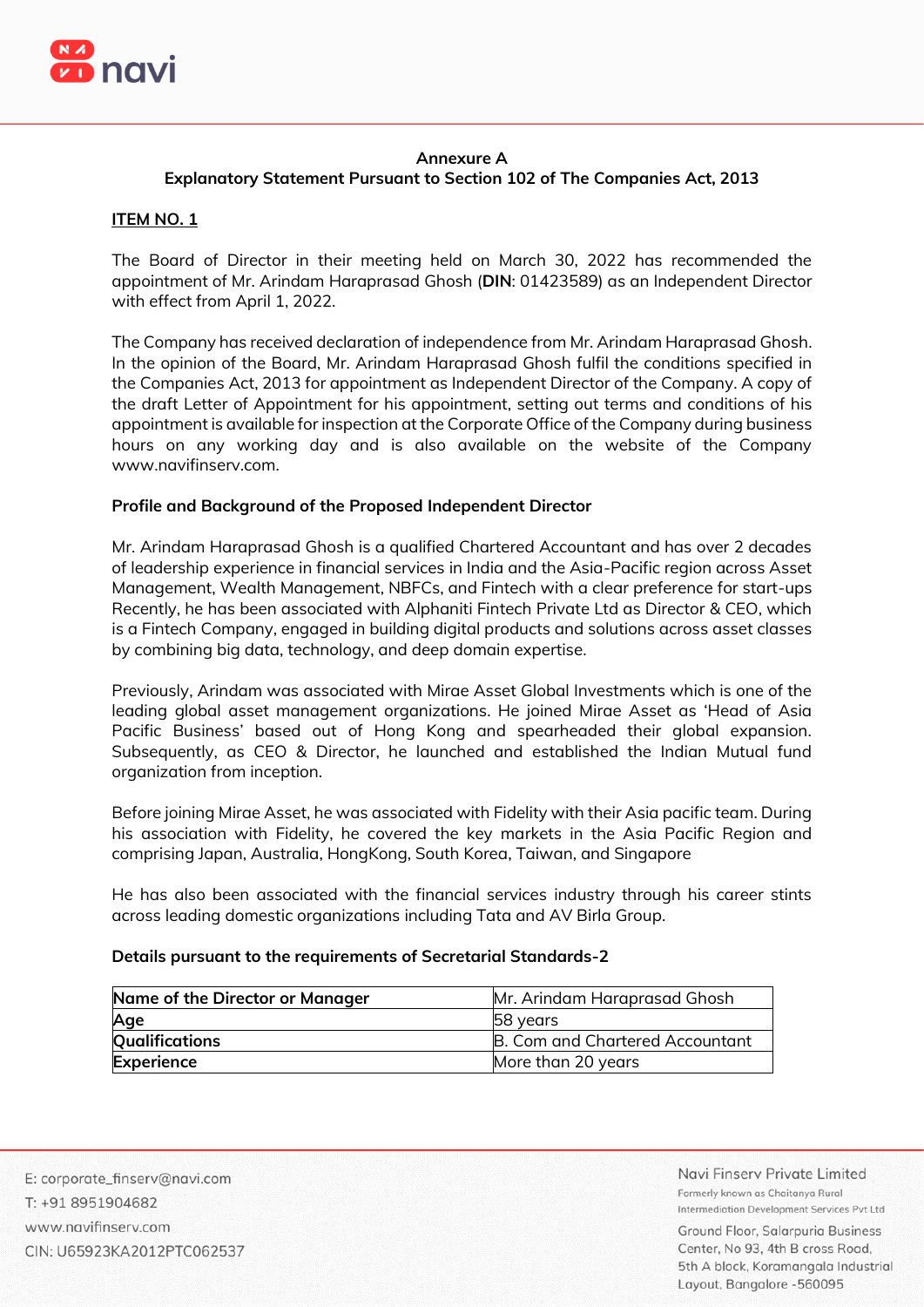

| Terms and conditions of appointment along with<br>details of remuneration sought to be paid and<br>the remuneration last drawn by such person, if<br>applicable | his<br>Terms and Conditions of<br>appointment is as per<br>the<br>Nomination and Remuneration<br>Policy of the Company as displayed<br>on the Company's website. |
|-----------------------------------------------------------------------------------------------------------------------------------------------------------------|------------------------------------------------------------------------------------------------------------------------------------------------------------------|
| Date of first appointment on the Board                                                                                                                          |                                                                                                                                                                  |
| Shareholding in the company                                                                                                                                     | NIL                                                                                                                                                              |
| Relationship with other Directors of the<br>company                                                                                                             |                                                                                                                                                                  |

**Other Directorships held by the Proposed Independent Director |** Mr. Arindam holds Directorship in the following Companies:

- 1. Alphaniti Fintech Private Limited
- 2. Brainstormerz Research and Dataanalytics Private Limited
- 3. Navi AMC Limited

**Membership/ Chairmanship of Committees of other Boards |** Mr. Arindam holds the position of Chair in the Risk Management Committee of Navi AMC Limited and member of the Audit Committee and Nomination and Remuneration Committee of Navi AMC Limited.

The Board recommends the members to pass the resolution as an Ordinary Resolution.

None of the Directors or Key Managerial Personnel and their relatives are concerned or interested (financially or otherwise) in this Resolution.

Navi Finsery Private Limited Formerly known as Chaitanya Rural Intermediation Development Services Pyt Ltd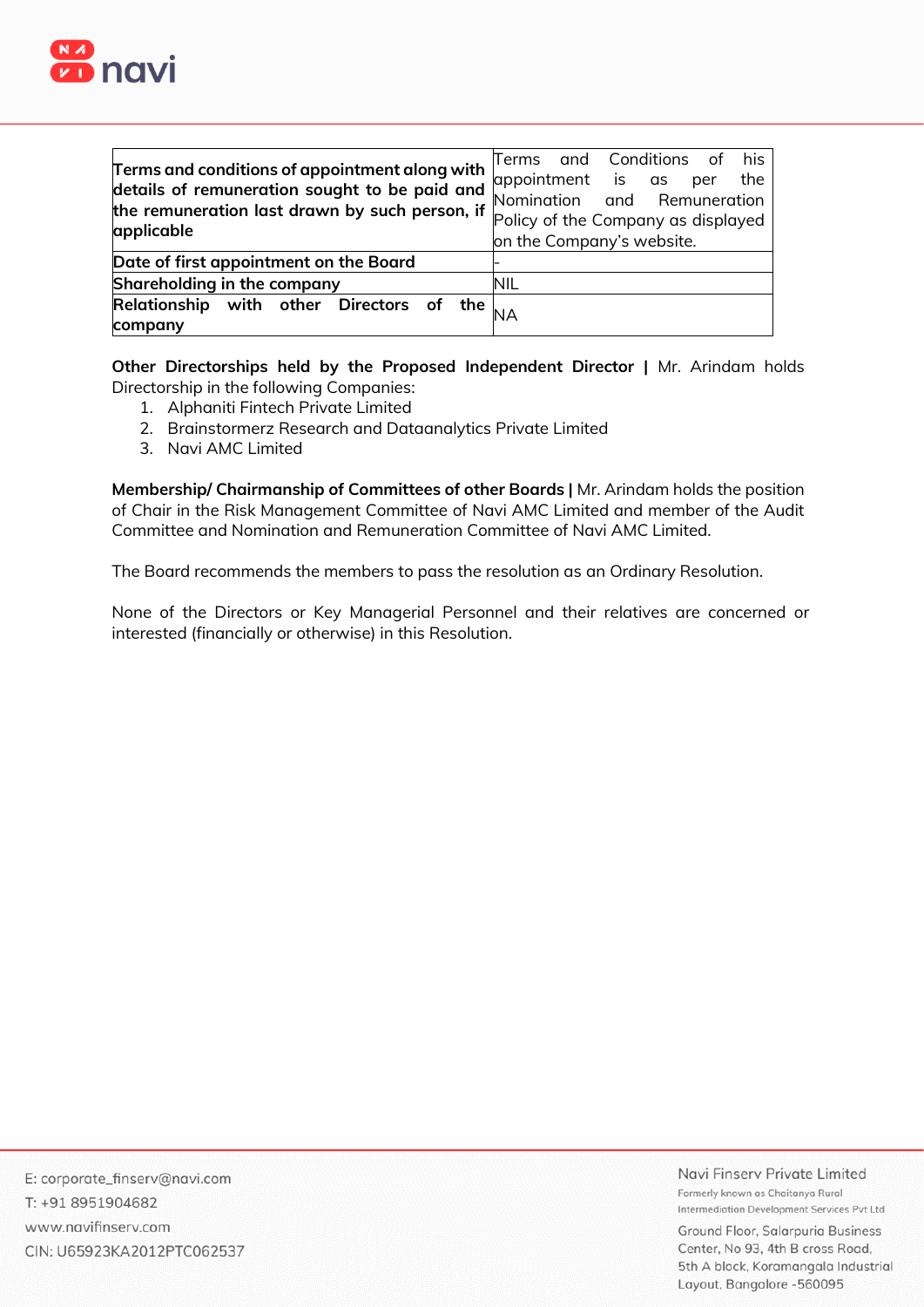

#### **Annexure B FORM NO MGT- 11 PROXY FORM**

# **[Pursuant to Section 105(6) of the Companies Act, 2013 and rule 19(3) of the Companies (Management and Administration) Rules, 2014]**

| Name of the member |                           |
|--------------------|---------------------------|
| Registered address |                           |
| E-mail Id          |                           |
| Folio No           |                           |
| DP ID              |                           |
| appoint            |                           |
| Name               | $\bullet$                 |
| <b>Address</b>     |                           |
| E-mail ID          | ٠                         |
| Signature          | ٠<br>$\ddot{\phantom{0}}$ |
|                    |                           |

as my/our proxy to attend and vote (on a poll) for me/us and on my/our behalf at the Extra Ordinary General Meeting of the company to be held on Friday April 1, 2022 AT 3:00 PM AT Wing B, 7th Floor, Prestige RMZ Startech, No. 139, 2, Hosur Rd, Koramangala Industrial Layout, S.G. Palya, Bengaluru 560095, Karnataka and at any adjournment thereof in respect of such resolutions as are indicated below:

Special Business

| Resolution No   Particulars |                                        | Favor / against |
|-----------------------------|----------------------------------------|-----------------|
|                             | APPOINTMENT OF Mr. ARINDAM HARAPRASAD  |                 |
|                             | GHOSH (DIN 01423589) AS AN INDEPENDENT |                 |
|                             | DIRECTOR ON THE BOARD OF THE COMPANY   |                 |

Signed this ………. day of …………. 2022

Signature of shareholder

Affix Revenue Stamp

Signature of Proxy holder(s)

Note: This form of proxy in order to be effective should be duly completed and deposited at the Registered Office of the Company, not less than 48 hours before the commencement of the Meeting.

E: corporate\_finserv@navi.com T: +91 8951904682 www.navifinserv.com CIN: U65923KA2012PTC062537 Navi Finsery Private Limited Formerly known as Chaitanya Rural Intermediation Development Services Pyt Ltd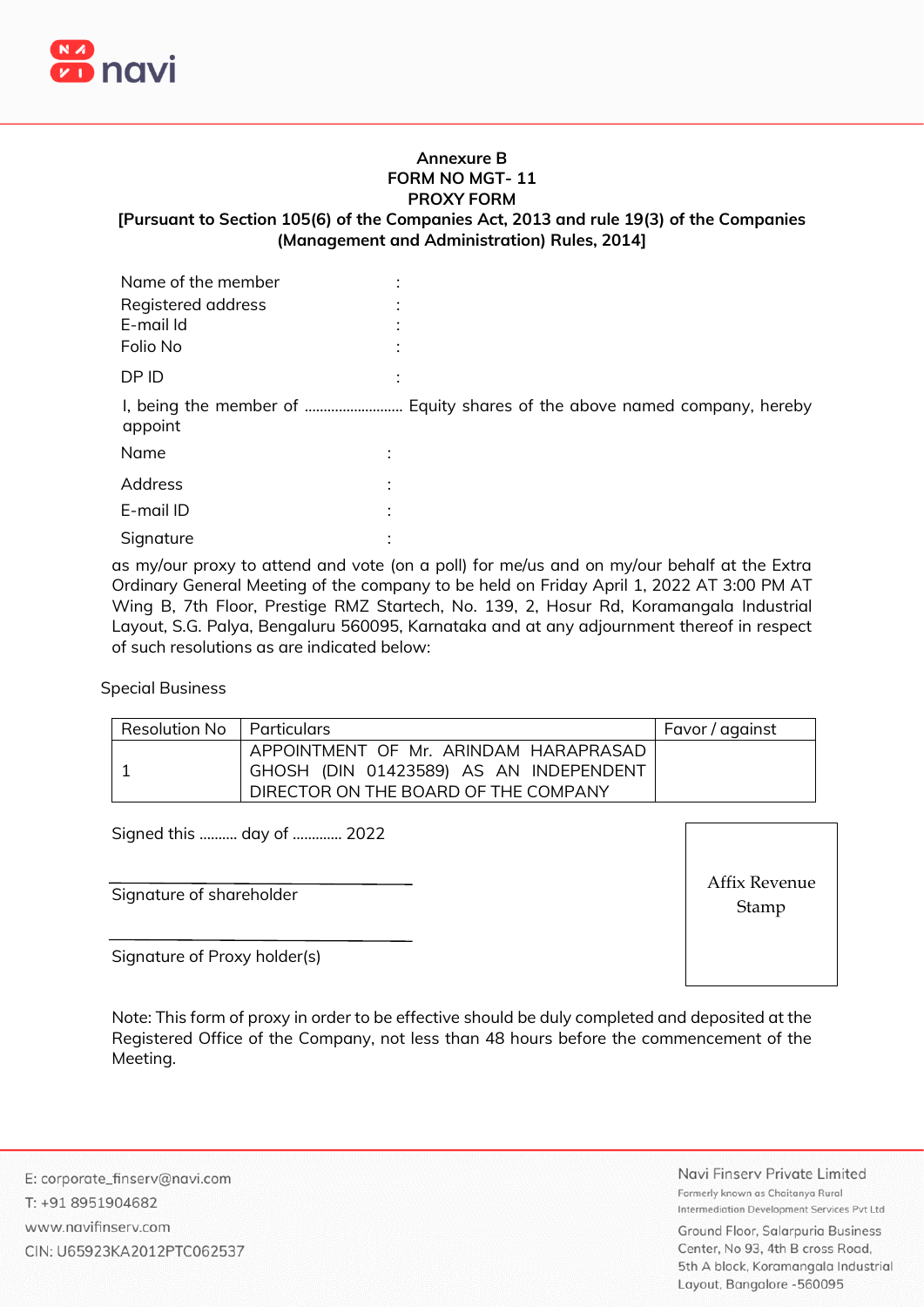

# **Annexure C ATTENDANCE SLIP**

Members or their proxies are requested to present this form for admission, duly signed in accordance with their specimen signatures registered with the Company.

| Regd. Folio. No/DP.ID/ Client id |  |
|----------------------------------|--|
| Name of shareholder              |  |
| Address of shareholder           |  |
| Proxy Name                       |  |
| Address of proxy                 |  |

I/We hereby record my/our presence at the Extra Ordinary General Meeting of the company to be held on Friday April 1, 2022 AT 3:00 PM at Wing B, 7th Floor, Prestige RMZ Startech, No. 139, 2, Hosur Rd, Koramangala Industrial Layout, S.G. Palya, Bengaluru 560095, Karnataka

Please  $(\checkmark)$  in the box

1. Member 2. Proxy

Signature of member/Proxy

E: corporate\_finserv@navi.com T: +91 8951904682 www.navifinserv.com CIN: U65923KA2012PTC062537 Navi Finsery Private Limited Formerly known as Chaitanya Rural Intermediation Development Services Pvt Ltd